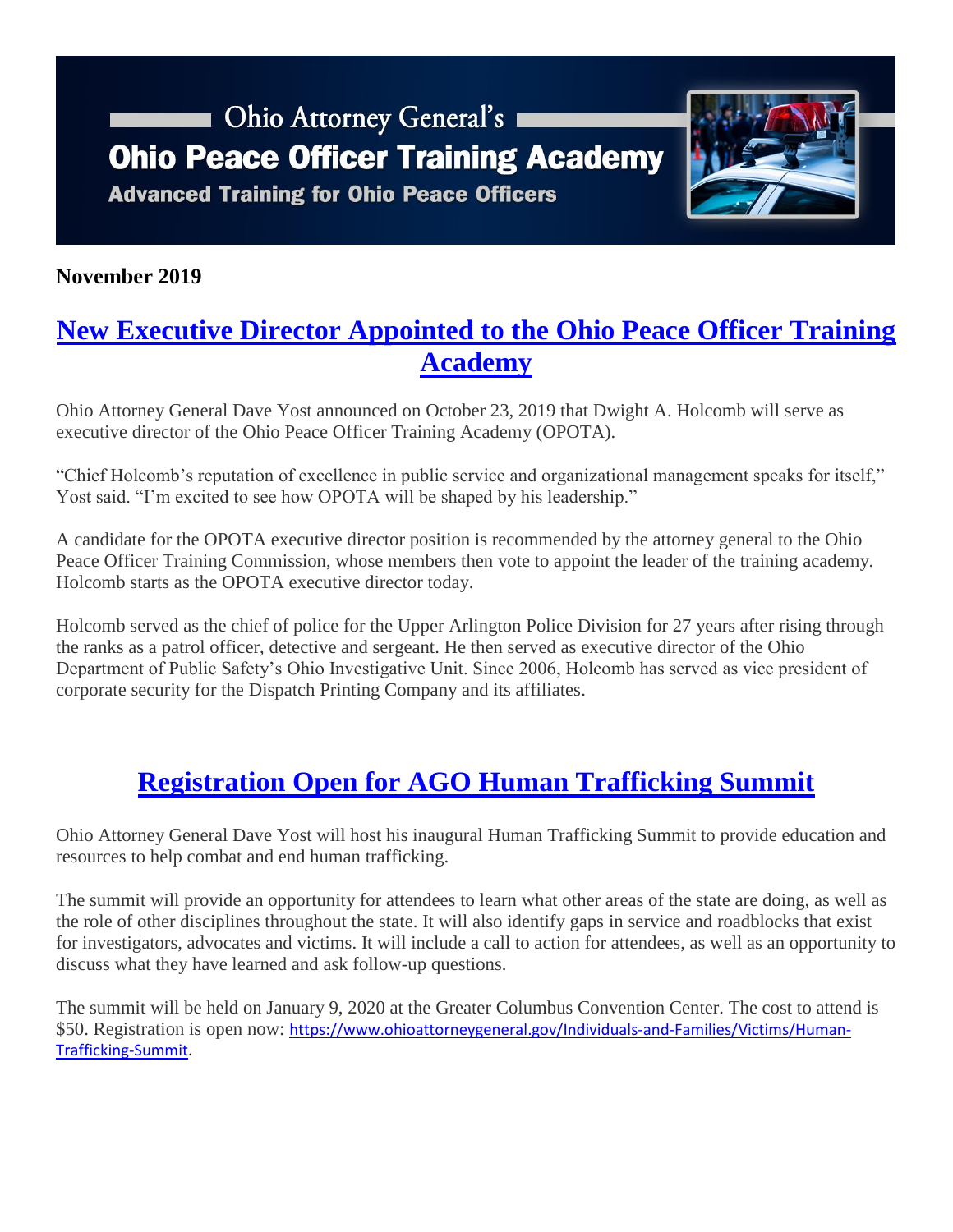## **[Traffic Safety Grants Awarded to Ohio Peace Officer Training](https://www.ohioattorneygeneral.gov/Media/News-Releases/October-2019/Traffic-Safety-Grants-Awarded-to-Ohio-Peace-Office)  [Academy](https://www.ohioattorneygeneral.gov/Media/News-Releases/October-2019/Traffic-Safety-Grants-Awarded-to-Ohio-Peace-Office)**

The Ohio Peace Officer Training Academy (OPOTA) has received two grants totaling \$280,000 to provide training for law enforcement officers on topics including identifying impaired drivers and investigating traffic collisions.

An Impaired Driving Training Grant award totaling \$200,000 will be used to reimburse the costs of tuition for Ohio law enforcement officers who attend the following OPOTA courses:

- [Advanced Roadside Impaired Driving Enforcement \(ARIDE\):](https://www.ohioattorneygeneral.gov/Law-Enforcement/Ohio-Peace-Officer-Training-Academy/Course-Catalog/Course-Categories/Patrol-Courses/ARIDE-(Advanced-Roadside-Impaired-Driving-Enforcem) helps officers identify alcohol- and drugimpaired drivers.
- [Standardized Field Sobriety Testing \(SFST\) Instructor:](https://www.ohioattorneygeneral.gov/Law-Enforcement/Ohio-Peace-Officer-Training-Academy/Course-Catalog/Course-Categories/Instructor-Training-Courses/SFST-(Standardized-Field-Sobriety-Testing)-Instruc) certifies participants to instruct courses on field sobriety testing.

A Traffic Safety Grant Program award totaling \$80,000 will be used to reimburse the cost of tuition for Ohio law enforcement officers who attend the following OPOTA courses:

- [Advanced Traffic Collision Investigation \(Level II\):](https://www.ohioattorneygeneral.gov/Law-Enforcement/Ohio-Peace-Officer-Training-Academy/Course-Catalog/Course-Categories/Traffic-Courses#OPOTA1260) covers advanced techniques for investigating traffic collisions, including measuring, mapping and analyzing vehicle behavior.
- [RADAR and LiDAR Operator:](https://www.ohioattorneygeneral.gov/Law-Enforcement/Ohio-Peace-Officer-Training-Academy/Course-Catalog/Course-Categories/Traffic-Courses/RADAR-and-LIDAR-Operator-(ESMD-40-Hour-NHTSA-Certi) teaches participants to operate radar and lidar devices (which measure speed) and includes field exercises, mock trial preparation and courtroom testimony practice.
- [RADAR and LiDAR Instructor:](https://www.ohioattorneygeneral.gov/Law-Enforcement/Ohio-Peace-Officer-Training-Academy/Course-Catalog/Course-Categories/Instructor-Training-Courses/RADAR-and-LiDAR-Instructor) trains participants to provide instruction on the operation of radar and lidar devices, as well as trial preparation and giving courtroom testimony.
- [Traffic Collision Investigation \(Level I\):](https://www.ohioattorneygeneral.gov/Law-Enforcement/Ohio-Peace-Officer-Training-Academy/Course-Catalog/Course-Categories/Traffic-Courses/Traffic-Collision-Investigation-(Level-I)) covers techniques for investigating traffic collisions, including preparing field sketches and applying mathematical formulas to determine vehicle speed.
- [Vehicle Dynamics \(Level III\):](https://www.ohioattorneygeneral.gov/Law-Enforcement/Ohio-Peace-Officer-Training-Academy/Course-Catalog/Course-Categories/Traffic-Courses/Vehicle-Dynamics-(Level-III)) provides techniques and formulas for investigating traffic collisions, including instruction on vehicle systems, vehicle motion, hydroplaning and rollovers, as well as determining energy, speed and velocity.

Funding for the grants comes from the National Highway Traffic Safety Administration, made available through the Ohio Department of Public Safety.

Law enforcement officers may register for these and other OPOTA courses on [the Ohio Attorney General's](https://www.ohioattorneygeneral.gov/Law-Enforcement/Ohio-Peace-Officer-Training-Academy/Course-Catalog/Course-List-By-Name)  [website.](https://www.ohioattorneygeneral.gov/Law-Enforcement/Ohio-Peace-Officer-Training-Academy/Course-Catalog/Course-List-By-Name)